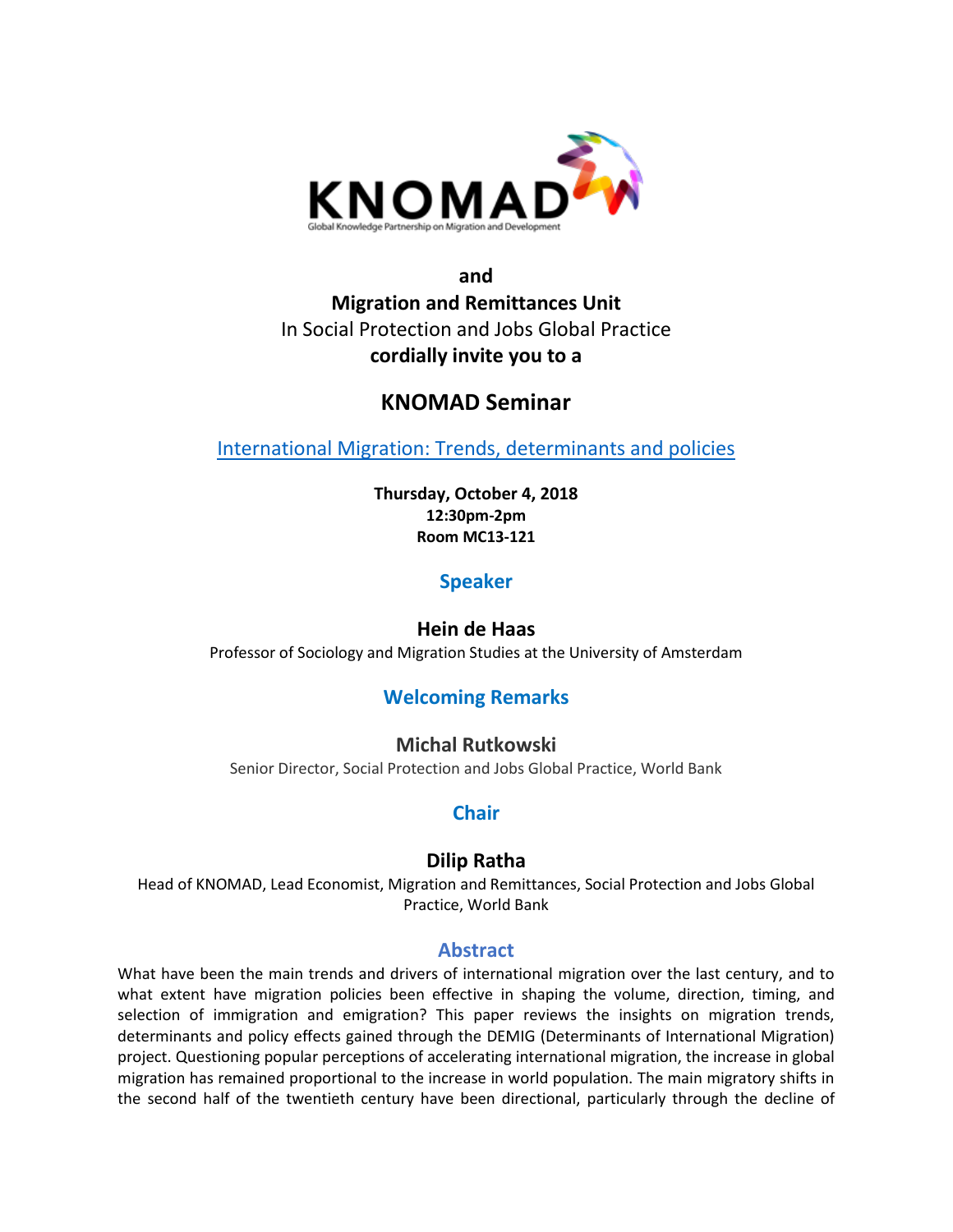Europe as an area of origin and the emergence of Europe and the Gulf as new global destinations. This shift in migration movements towards Europe has been associated by an overall liberalisation of migration policies, which have increasingly focused on the selecting of migrants rather than controlling numbers per se. Most rules around legal entry, stay and exit of migrants have been relaxed, but a combination of visa and border control policies have served to prevent the entry of asylum seekers and other 'unwanted' migrants. Our analysis shows that it would therefore be excessive to conclude that borders are 'beyond control' (cf. Bhagwati 2003), and that migration policies are generally effective. Yet several 'substitution effects' limit or undermine the effectiveness of migration controls by (1) redirecting migration through other geographical routes and destinations (spatial substitution), (2) diverting migration through other legal and unauthorized channels (categorical substitution), (3) "now or never" migration surges in anticipation of restrictions (intertemporal substitution) and (4) discouraging return and interrupting circulation (reverse flow substitution). These expose fundamental policy dilemmas as well as the importance to look beyond migration policies. Our results show the importance of accounting for the complex and often counterintuitive ways in which structural social, economic, and political factors affect migration in mostly indirect, but powerful ways that largely lie beyond the reach of migration policies.

#### RSVP and add to calendar: [LINK](http://emaillinks.worldbank.org/ATCandRSVP.html?target=outlook&subject=KNOMAD%20Seminar%20on%20International%20Migration%3A%20Trends%2C%20Determinants%20and%20Policies%20on%20Thursday%2C%20October%204%2C%202018%20in%20MC13-121%20(12%3A30-%3A2%3A00%20P.M.)&location=MC13-121&start=10/04/2018%2012:30:00%20PM&end=10/04/2018%2002:00:00%20PM&sendto=KNOMAD%40WORLDBANK.ORG)

#### **Dial-in and WebEx information provided below.**



Hein de Haas is Professor of Sociology and Migration Studies at the University of Amsterdam. Between 2006 and 2016, he was a founding member and director of the International Migration Institute (IMI) at the University of Oxford. He is also Extraordinary Professor of Migration and Development at the University of Maastricht / United Nations University. His research focuses on the linkages between migration and broader processes of social transformation and development in origin and destination countries. His theoretical and empirical publications cover a wide range of issues, including migration determinants, migration policies, the development implications of migration, transnationalism and rural-urban

transformations. He did extensive fieldwork in the Middle East and Africa and, particularly, in Morocco. De Haas is co-author (with Stephen Castles and Mark Miller) of *The Age of Migration: International Population Movements in the Modern World*, a leading text book in the field of migration studies. For further info and publications, see [www.heindehaas.org](http://www.heindehaas.org/).



Michal Rutkowski is the Senior Director for Social Protection and Jobs – overseeing the World Bank's work in developing systems that protect the poorest and vulnerable from crises and shocks, and supporting private sector-led growth. Until July 2016, he was the Director for Multilateral Organizations, and prior to that the Country Director for the Russian Federation and the Resident Representative in Moscow for three years. Mr. Rutkowski joined the World Bank in 1990. He was a country economist for the Russian Federation between 1995-1996, and after

taking a brief leave from the Bank, returned as Sector Manager for social protection between 1998- 2004, where he led a team of professionals working on pensions, labor market and social assistance